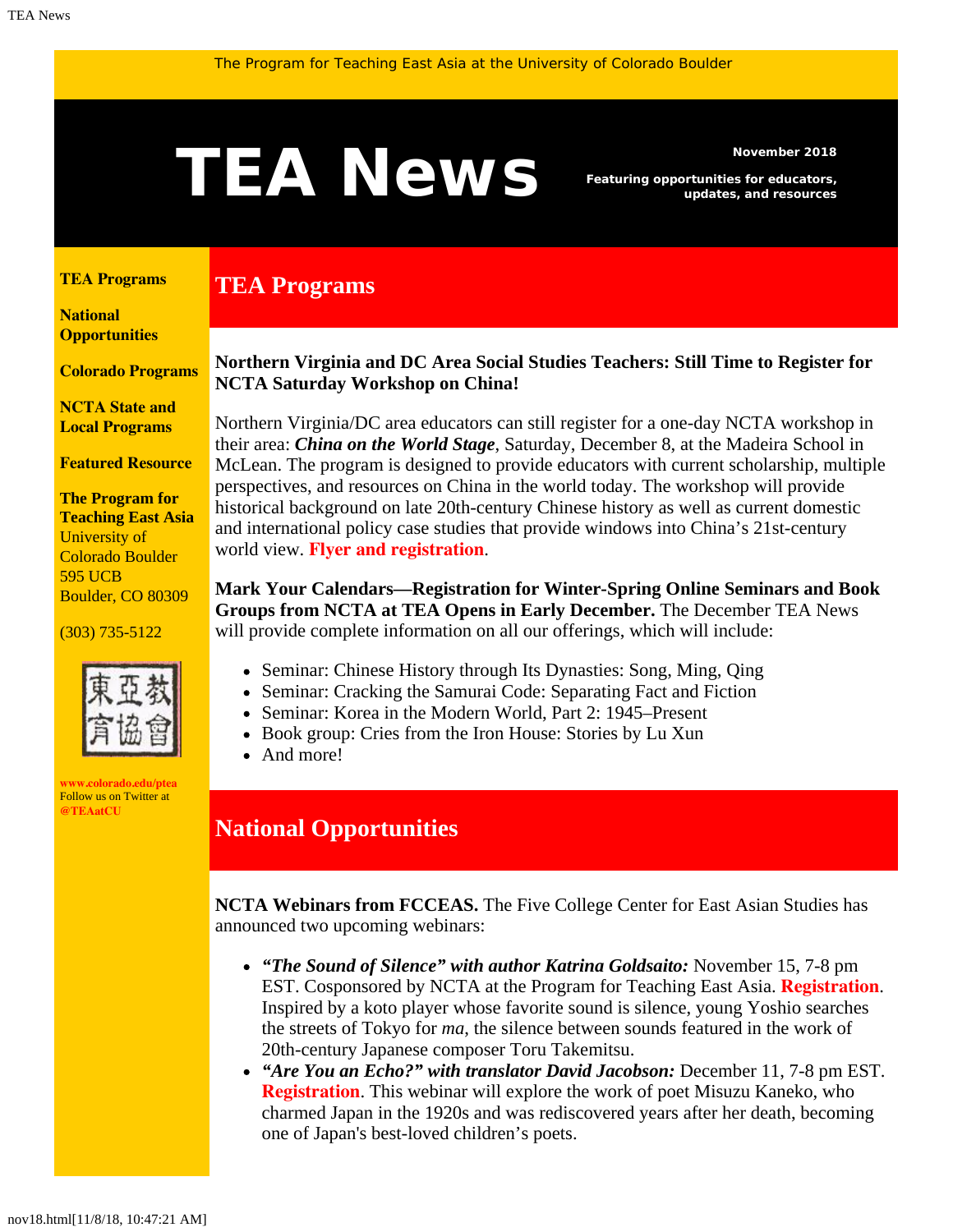**National Council for the Social Studies Annual Conference. November 30 – December 2, 2018**. Each year, the NCSS meeting features a number of sessions focused on teaching about Asia. This year, Michael Meyer, the author of a trilogy of books on China, will be featured as the Asia Community and World History Community Scholar Speaker, sponsored by the National Consortium for Teaching about Asia. Meyer will speak on his most recent publication, *The Road to Sleeping Dragon: Learning China from the Ground Up.* His talk will be Saturday, December 1, at 1:30 pm. Be sure to check the program for other Asia-related sessions and stop by the National Consortium for Teaching about Asia booth in the exhibit hall (booth 1019). More conference information and registration **[here](https://www.socialstudies.org/conference)**.

#### *Previously Announced National Opportunities*

**Asia for Educators-NCTA Online Book Groups.** The NCTA national coordinating site at Columbia University is offering two online book groups starting in November and December. Both are in its Graphic Adaptations Series:

- *Confucius: The Analects*: November 14 December 19, 2018.
- *Laozi: The Dao Speaks*: December 12, 2018 February 6, 2019.

For more information and to register, visit the Asia for Educators **[website](http://asiaforeducators.org/course/index.php?categoryid=41)**.

**Teach in China – Summer 2019. Application deadline: January 15, 2019.** SABEH (Sino-American Bridge for Education and Health) offers three- to four-week opportunities to teach in China during July and August 2019. Participating K-12 teachers experience Chinese culture, schools, teaching, travel, and collaboration with Chinese and American colleagues. More information and an application are available on the SABEH **[website](http://www.sabeh.org/teach-in-china)**.

# **Colorado Programs**

**Denver Film Festival. Through November 11, 2018.** The closing weekend of the Denver Film Festival will feature a film from South Korea, *Burning*, directed by Changdong Lee and loosely based on a short story by Japanese author Haruki Murakami. The film will be shown Sunday, November 11, at 7:30 pm. On Friday, film buffs can see the animated Japanese film *Violence Voyager* at a late night showing (11:55 pm). All films are at the Sie Film Center (2510 E. Colfax, Denver); ticket information **[here](https://secure.denverfilm.org/tickets/)**.

**Concert: CU Boulder's Japanese Ensemble. December 2, 2018, 2 pm.** The Japanese Ensemble will perform a wide variety of music and dance from many regions of Japan in this free concert at Grusin Music Hall (1020 18th Street, Boulder). More **[information](https://cupresents.org/event/11197/cu-music/japanese-ensemble/)**.

# <span id="page-1-0"></span>**NCTA State and Local Programs**

**Northern Virginia NCTA Workshop:** *China on the World Stage***. December 8, 2018.** Northern Virginia area social studies teachers are invited to register for this fall's second NCTA Saturday workshop, *China on the World Stage*, at the Madeira School in McLean, December 8. Additional workshops will be offered during winter-spring 2019. **[Details,](https://www.colorado.edu/ptea/sites/default/files/attached-files/nctanovachina1.pdf)**